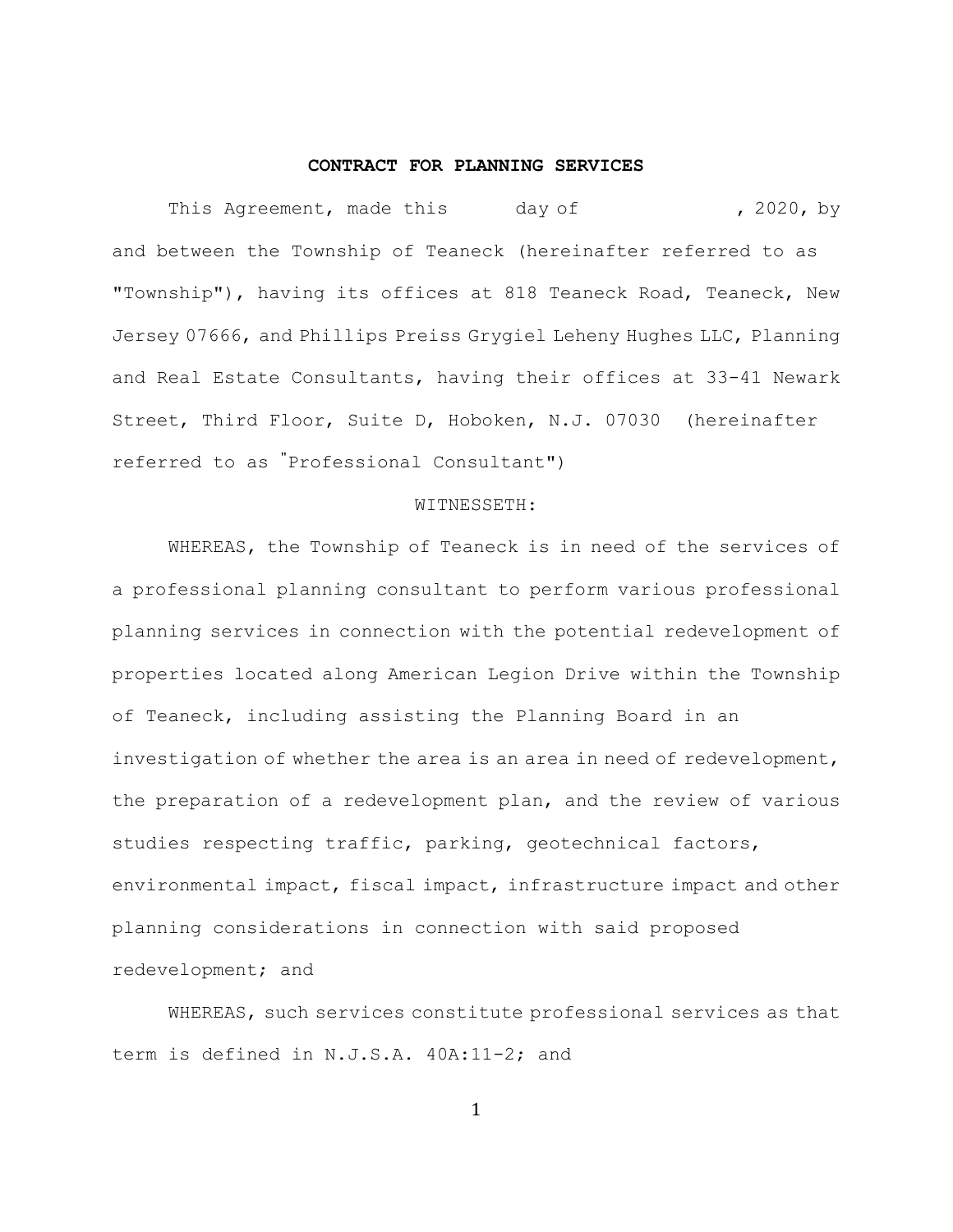WHEREAS, the Township of Teaneck has received a proposal therefor from Phillips Preiss Grygiel Leheny Hughes LLC, Planning and Real Estate Consultants (hereinafter the "Professional Consultant"), to perform an investigation as to whether the proposed redevelopment area is an area in need of redevelopment pursuant to N.J.S.A. 40A:12A-6 at a cost not to exceed \$20,000.00 to be paid through escrows posted by the proposed redeveloper; and

WHEREAS, the Local Public Contracts Law (N.J.S.A. 40A:11-1 et seq.) authorizes the execution of professional services contracts without competitive bidding; and

WHEREAS, the Township of Teaneck has retained the Professional Consultant to perform various professional planning services including various redevelopment studies, investigation of areas in need of redevelopment, Master Plan Reexamination Reports and preparation of Zoning Ordinance amendments within the Township of Teaneck on an "as requested" basis; and

WHEREAS, the Township Council finds and concludes that it would be in the best interests of the Township of Teaneck to enter into a professional services agreement with the Professional Consultant based upon the Professional Consultant's expertise in planning matters, extensive planning experience, familiarity with the Township of Teaneck and the Professional Consultant's cost proposal;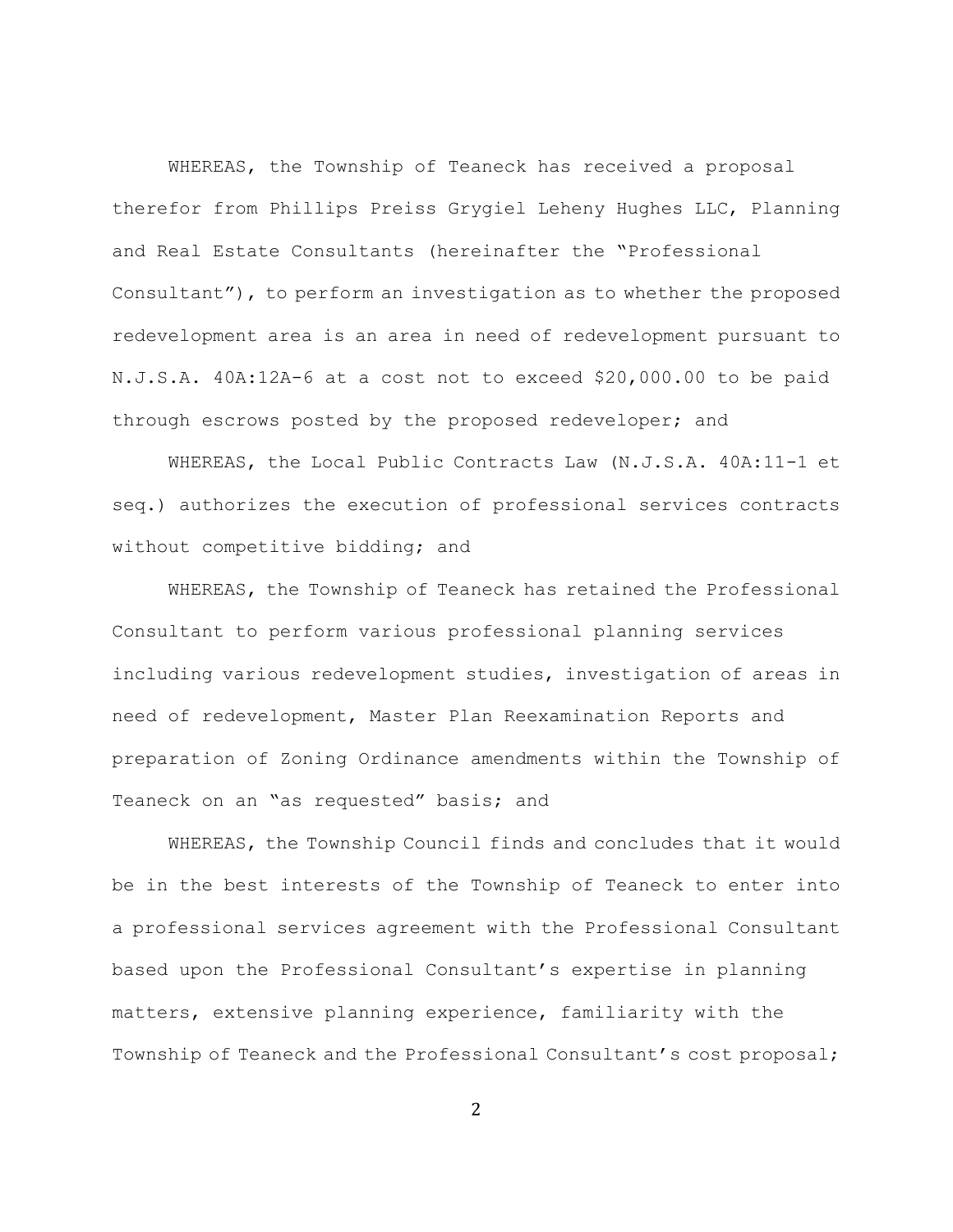WHEREAS, the Municipal Manager has determined and certified in writing that the anticipated payments under said contract, when added to previous authorizations, will exceed \$17,500; and

WHEREAS, the Professional Consultant has completed and submitted a Business Entity Disclosure Certification which certifies that the Consultant has not made any reportable contributions to a political or candidate committee pursuant to N.J.S.A. 19:44A-1 et seq. that, pursuant to P.L. 2004, c.19, as amended by P.L. 2005, c.51, or pursuant to Ordinance 19-2017 of the Township of Teaneck would bar the award of this contract in the previous one year period preceding the award of this contract, and that the contract will prohibit the Consultant from making any reportable contributions during the term of the contract; and

WHEREAS, the within agreement is contingent upon the proposed developer posting sufficient funds to pay for the cost thereof; and

WHEREAS, the parties wish to mutually set forth the compensation and terms and conditions regarding these additional services;

NOW, THEREFORE, in consideration of the mutual promises hereinafter set forth, it is agreed as follows:

1. **PROFESSIONAL SERVICES.** The Professional Consultant agrees to provide Teaneck with Professional Planning Services in

3

and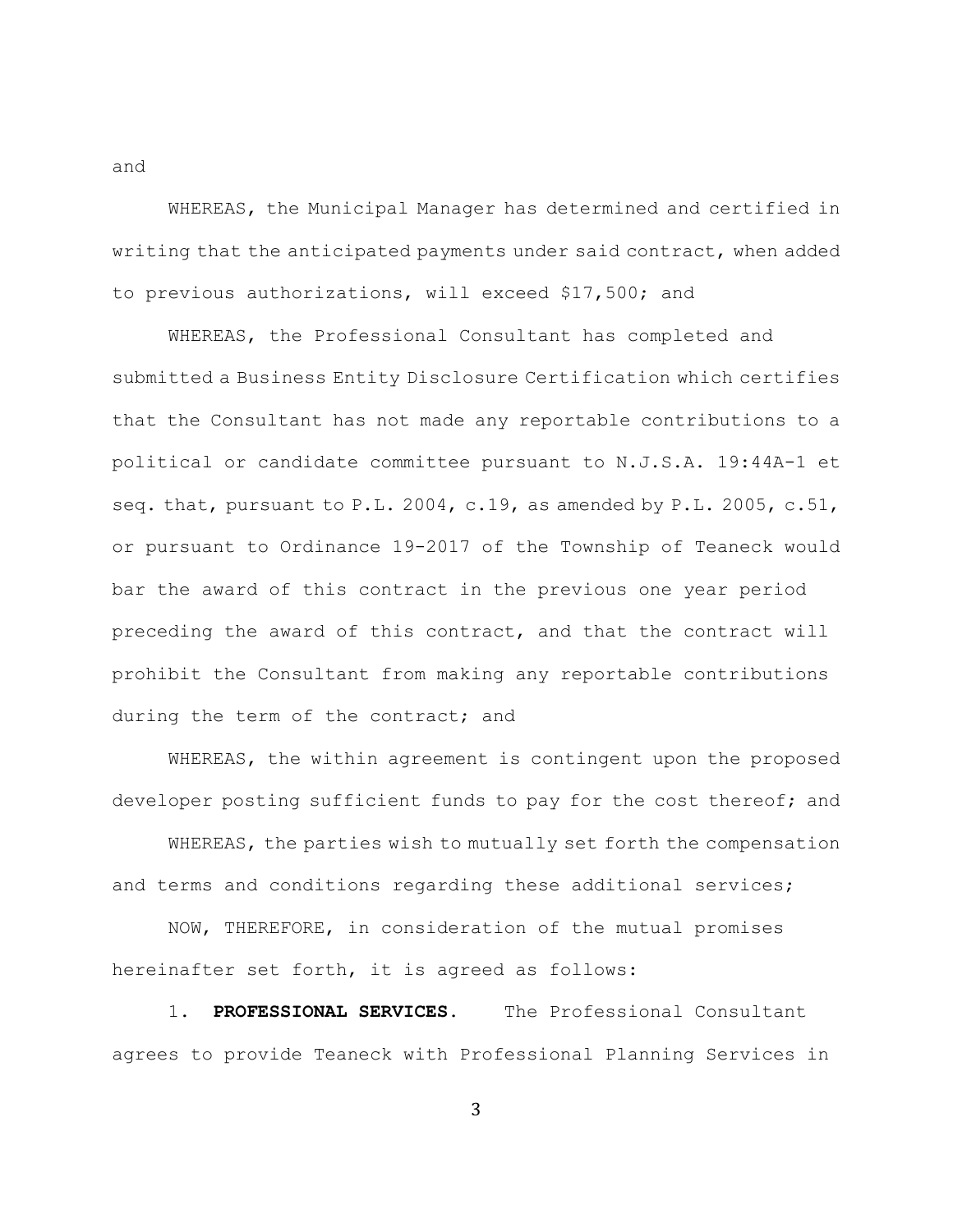connection with the potential redevelopment of properties located along American Legion Drive within the Township of Teaneck, including assisting the Planning Board in a an investigation of whether the area is an area in need of redevelopment, and, if authorized by the Township of Teaneck, the preparation of a redevelopment plan, and the review of various studies respecting traffic, parking, geotechnical factors, environmental impact, fiscal impact, infrastructure impact and other planning considerations in connection with said proposed redevelopment.

2. **Completion:** The Professional Consultant shall complete such services within one year from the date hereof, unless extended by the parties.

3. **Compensation.** The Township agrees to pay the Professional Consultant a sum, not to exceed the sum of \$20,000.00, for assisting the Planning Board in an investigation of whether the area is an area in need of redevelopment, as set forth in Paragraph 1 hereof, at the following hourly billing rates:

# PHILLIPS PREISS GRYGIEL LEHENY HUGHES LLC HOURLY BILLING RATES FOR TOWNSHIP OF TEANECK AS OF JANUARY 1, 2020

| <b>Staff person</b>               | position | hourly rate |
|-----------------------------------|----------|-------------|
| Paul Phillips, Managing Principal |          | \$170       |
| Richard Preiss, Principal         |          | \$170       |
| Paul Grygiel, Principal           |          | \$150       |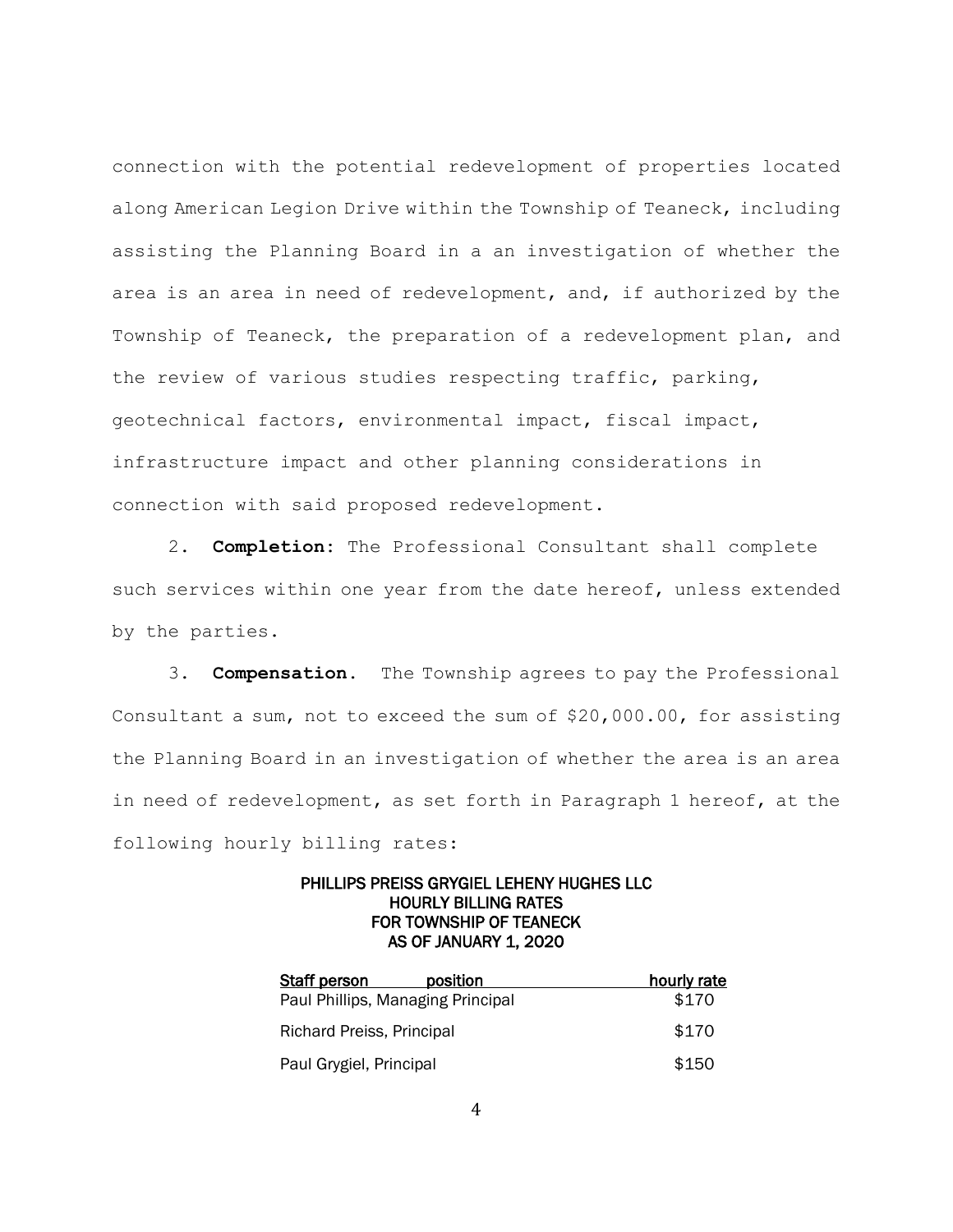| Elizabeth Leheny, Principal | \$150 |
|-----------------------------|-------|
| Keenan Hughes, Principal    | \$150 |
| Senior Associate            | \$145 |
| Senior Urban Designer       | \$145 |
| Associate                   | \$125 |
| Senior Planner              | \$125 |
| Planner                     | \$115 |
| Director of Graphics        | \$115 |
| Support                     | \$50  |

The Professional Consultant will submit vouchers in the form provided for by the Township on a monthly basis. Vouchers shall include a detailed statement of services rendered, the date of such service, and the amount of time expended thereon, all charged on an hourly basis, divided by one/tenth of an hour intervals. The foregoing fees are inclusive or overhead and expenses.

Additional services, if authorized by the Township of Teaneck, including the preparation of a redevelopment plan, and the review of various studies respecting traffic, parking, geotechnical factors, environmental impact, fiscal impact, infrastructure impact and other planning considerations in connection with said proposed redevelopment, shall be billed at the hourly rates set forth above at an additional cost not to exceed an amount to be determined by the parties at the time such additional services are authorized by the Township of Teaneck.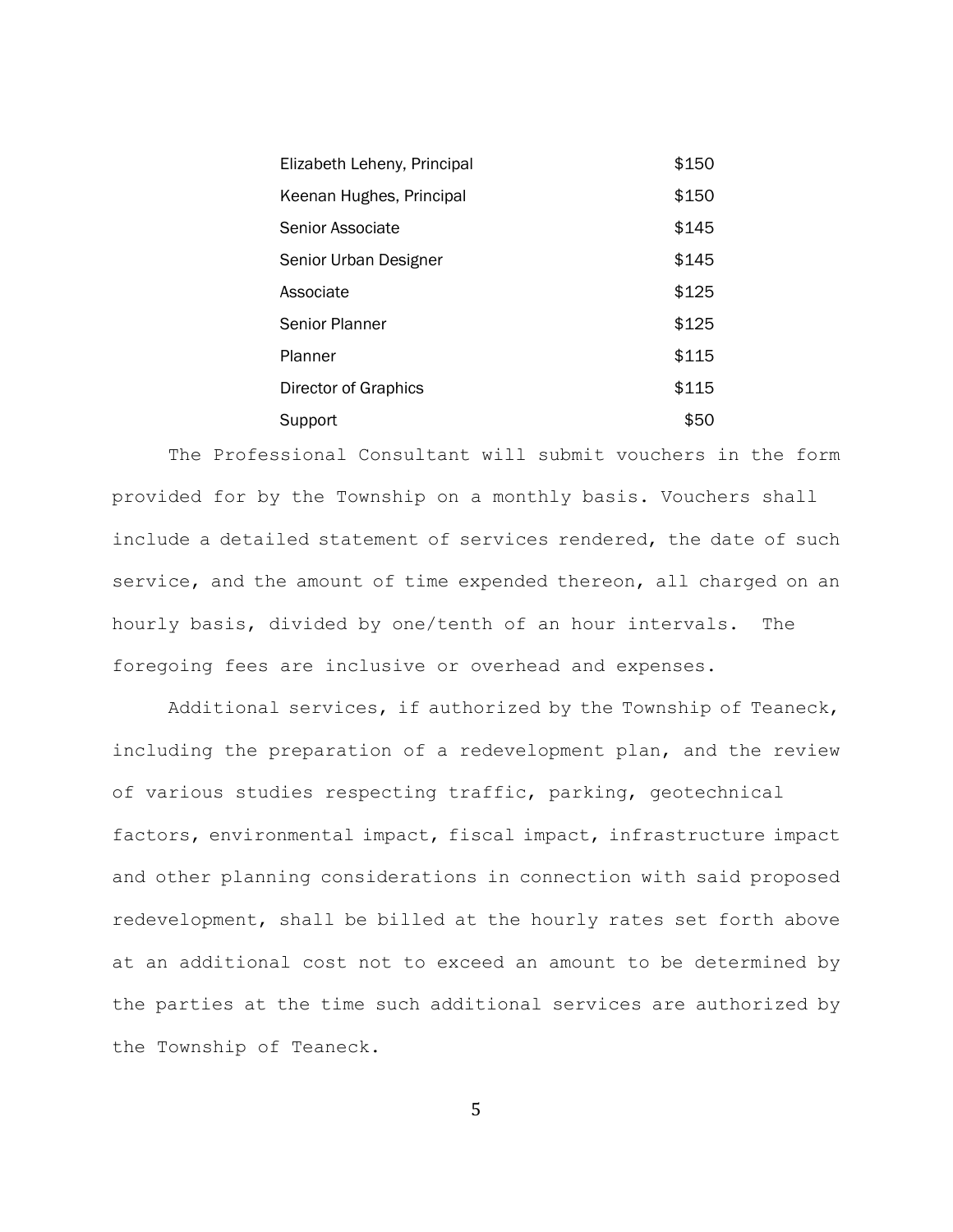The foregoing payments shall be funded through escrows deposited by the proposed developer. For the initial phase of assisting the Planning Board in a an investigation of whether the area is an area in need of redevelopment, the Professional Consultant may proceed upon the proposed developer posted a cash escrow with the Township in the sum of \$20,000.00 Additional services shall be subject to the proposed developer posting an additional cash escrow in an amount sufficient to cover the cost thereof.

4. **Not Assignable.** The within contract shall not be assignable.

## 5. **Modification, Waiver and Construction.**

A. This Contract shall not be modified unless the modification is in writing and is signed by authorized representatives of both parties.

B. The failure of either party to require the performance of any term or obligation of this Contract, or the waiver of either party to any breach of this Contract, shall not prevent a subsequent enforcement of the term or obligation nor be deemed a waiver of any subsequent breach.

C. This Contract shall be construed in accordance with the laws of the State of New Jersey.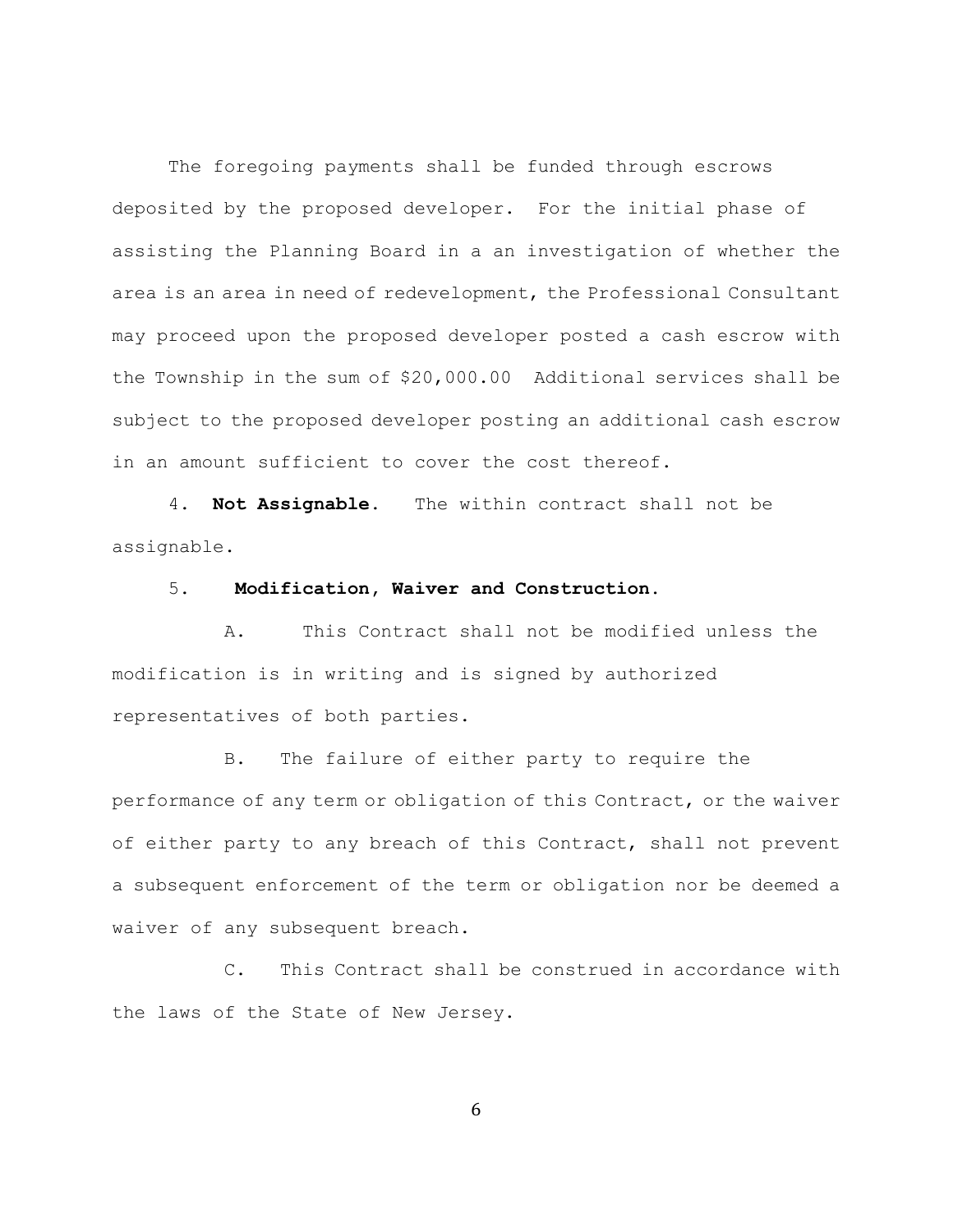D. Any cause of action, claim, suit, or civil action of any kind filed by either the Professional Consultant or the Township, arising out of or relating to the terms of this Contract or the relationship of the parties shall be brought only in the Superior Court of New Jersey, Bergen County, New Jersey. Both parties irrevocably admit themselves to the jurisdiction of that Court.

6. **Availability of Funds.** This contract is subject to the posting of a cash escrow in an amount sufficient to pay for the cost thereof.

7. **Independent Professional Consultant Status**. The services to be rendered by the Professional Consultant pursuant to the terms and conditions hereof shall be rendered as an independent Professional Consultant and not as an employee of the Township.

8. **Equal Opportunity and Non-Discrimination.** The Professional Consultant shall comply with the requirements of N.J.S.A. 10:5-31 et seq. and N.J.A.C. 17:27, including the requirements as set forth in Exhibit A, annexed hereto and made part hereof.

9. **Political Contribution Disclosure** . This contract has been awarded to the Professional Consultant based on the merits and abilities of the Professional Consultant to provide the goods or services as described herein. This contract was not awarded through a fair and open process pursuant to N.J.S.A. 19:44A-20.4 et seq. As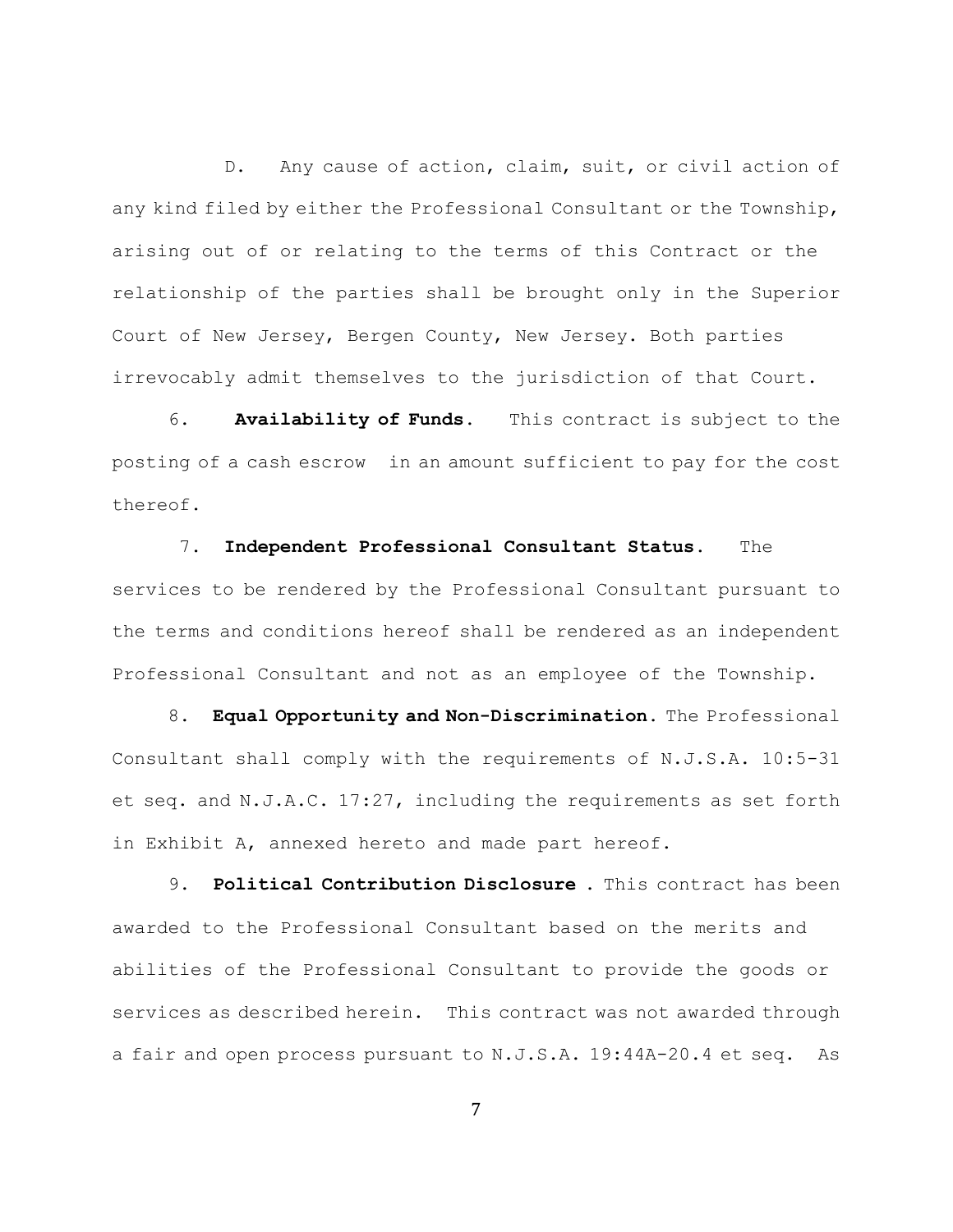such, the Professional Consultant, by signing below, attests that the Professional Consultant, it's subsidiaries, assigns or principals controlling in excess of 10% of the Professional Consultant company has neither made a contribution, that is reportable to the Election Law Enforcement Commission pursuant to N.J.S.A. 19:44A-8 or 19:44A-16, in the one (1) year period preceding the award of the contract or that would, pursuant to P.L. 2007, c. 19, as amended by P.L. 2005, c. 51, or pursuant to Ordinance 19-2017 of the Township of Teaneck affect its eligibility to perform this contract, nor will it make a reportable contribution during the term of this contract to any political party committee in the Township of Teaneck if a member of that political party is serving in an elective public office of the Township of Teaneck when the contract is awarded, or to any candidate committee of any person serving in an elective public office of the Township of Teaneck when the contract is awarded or to any other political party, campaign or organization referred to in Ordinance 19-2017 of the Township of Teaneck in excess of the amounts provided therein.

11. **Business Registration Requirements.** The Professional Consultant shall comply with the provisions of N.J.S.A. 52:32-44 et seq. respecting the New Jersey Business Registration requirements.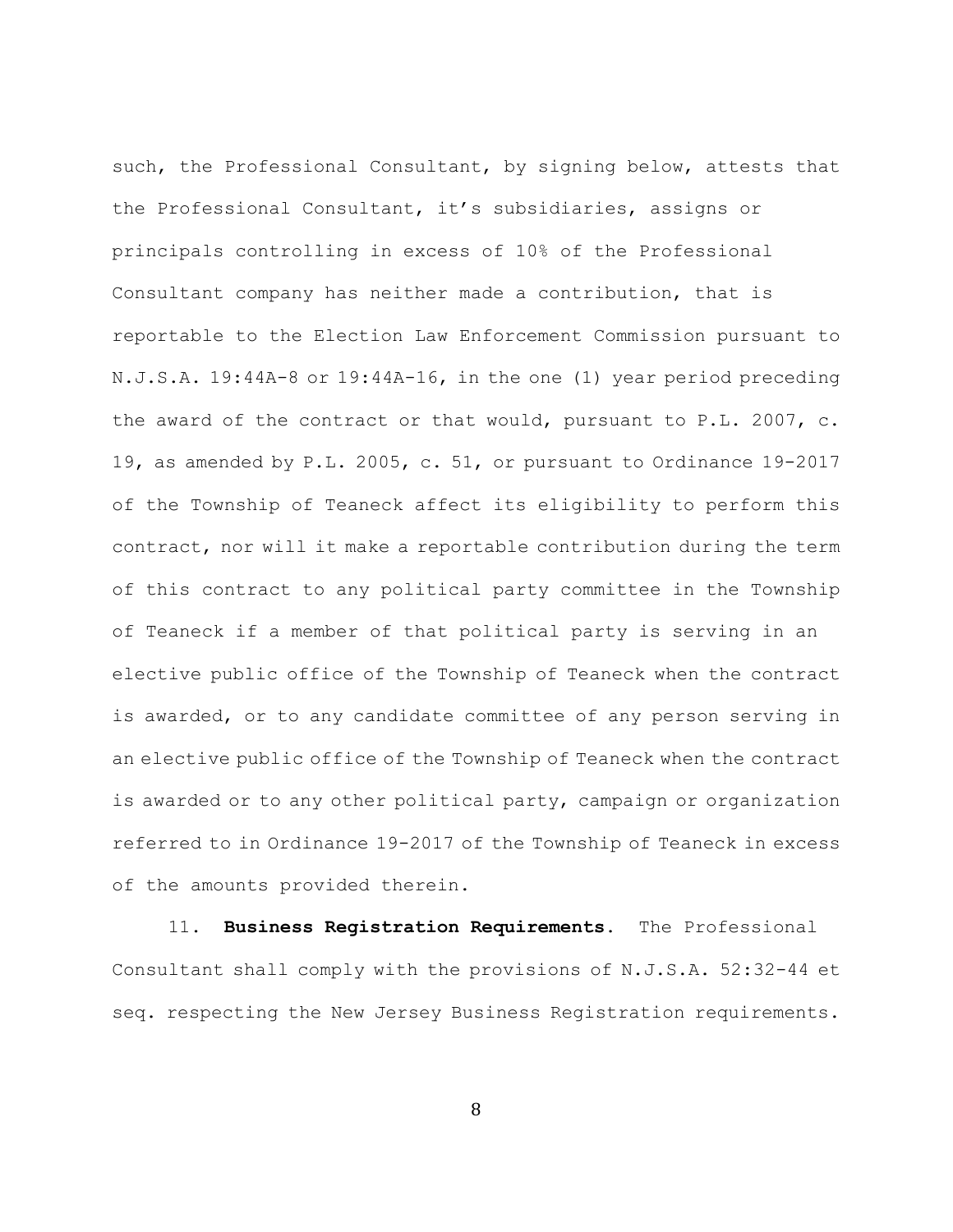### 12. **Iranian Investment Disclosure:** The Professional

Consultant shall comply with the requirements of N.J.S.A. 40A:11-2.1 and N.J.S.A. 52:32-55 et seq. (P.L. 2012, Chap. 25) respecting the disclosure of investment activities in Iran. Any person or entity that submits a proposal or otherwise proposes to enter into or renew a contract must complete the certification provided herewith, under penalty of perjury, that the person or entity, or one of the person's or entity's parents, subsidiaries, or affiliates, is not identified on a list created and maintained by the Department of the Treasury as a person or entity engaging in investment activities in Iran.

13. **Disputes.** If a dispute arises out of or relating to this contract or the breach thereof and if said dispute cannot be settled through direct discussions between the Professional Consultant and representatives of the Township, the parties agree to first endeavor to settle the dispute in an amicable manner by mediation prior to accessing the judicial system for settlement. The parties shall each designate a proposed mediator. If the parties cannot agree upon one of the two mediators, the two mediators shall select a third mediator. The costs for any mediation will be divided equally between the Professional Consultant and the Township except that the expenses of any witnesses for either side shall be paid by the party producing such witness. In the event the dispute shall not be able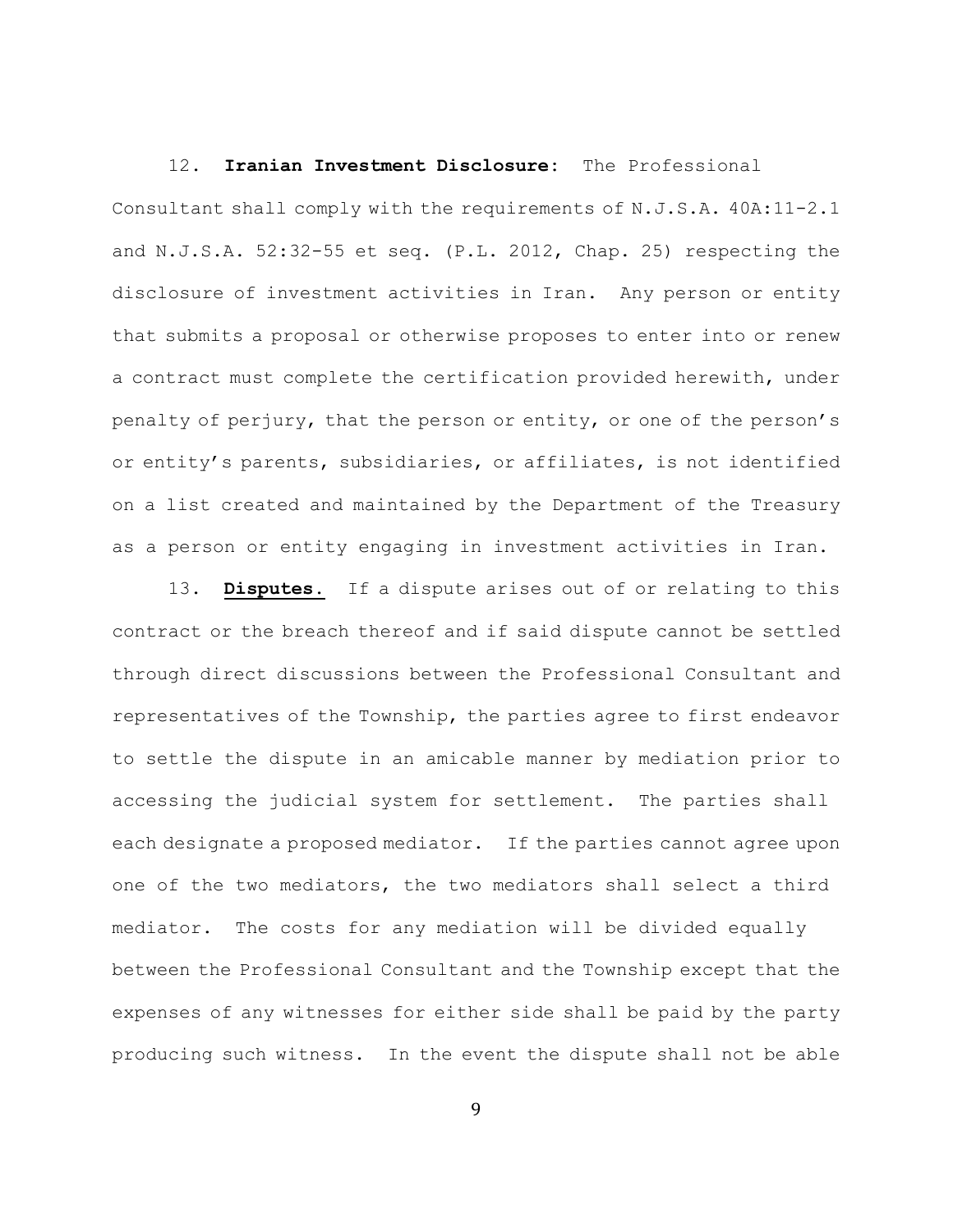to be resolved through mediation, either party may institute a suit only in the Superior Court of New Jersey with a venue of Bergen County and both parties agree to submit themselves to both personal jurisdiction and subject matter jurisdiction in said court.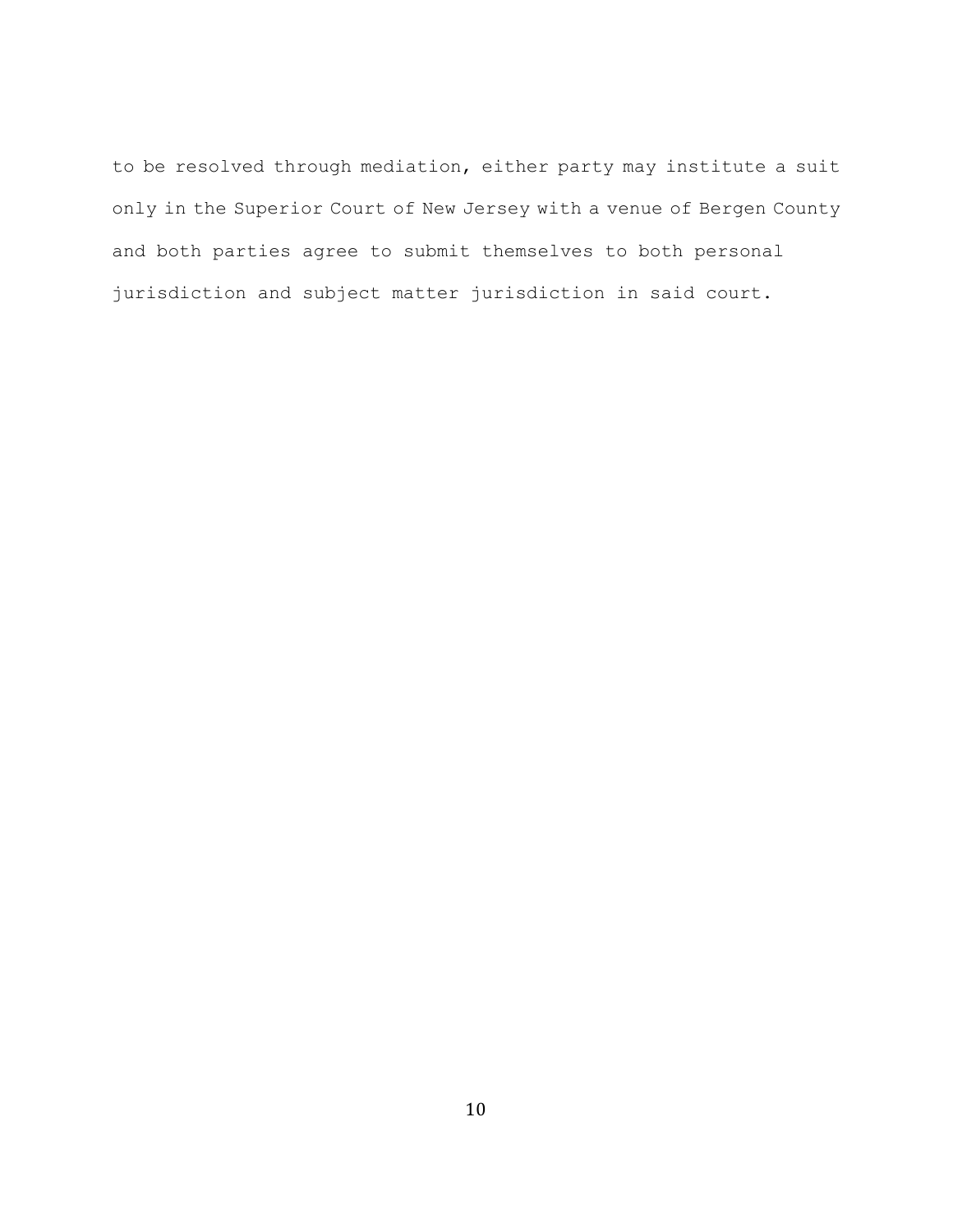IN WITNESS WHEREOF, the parties have hereunto set their hands and seals.

ATTEST: Township of Teaneck

 $By:$ 

Doug Ruccione, James Dunleavy, Mayor Acting Township Clerk

WITNESS: Phillips Preiss Grygiel Leheny Hughes LLC

By: Richard M. Preiss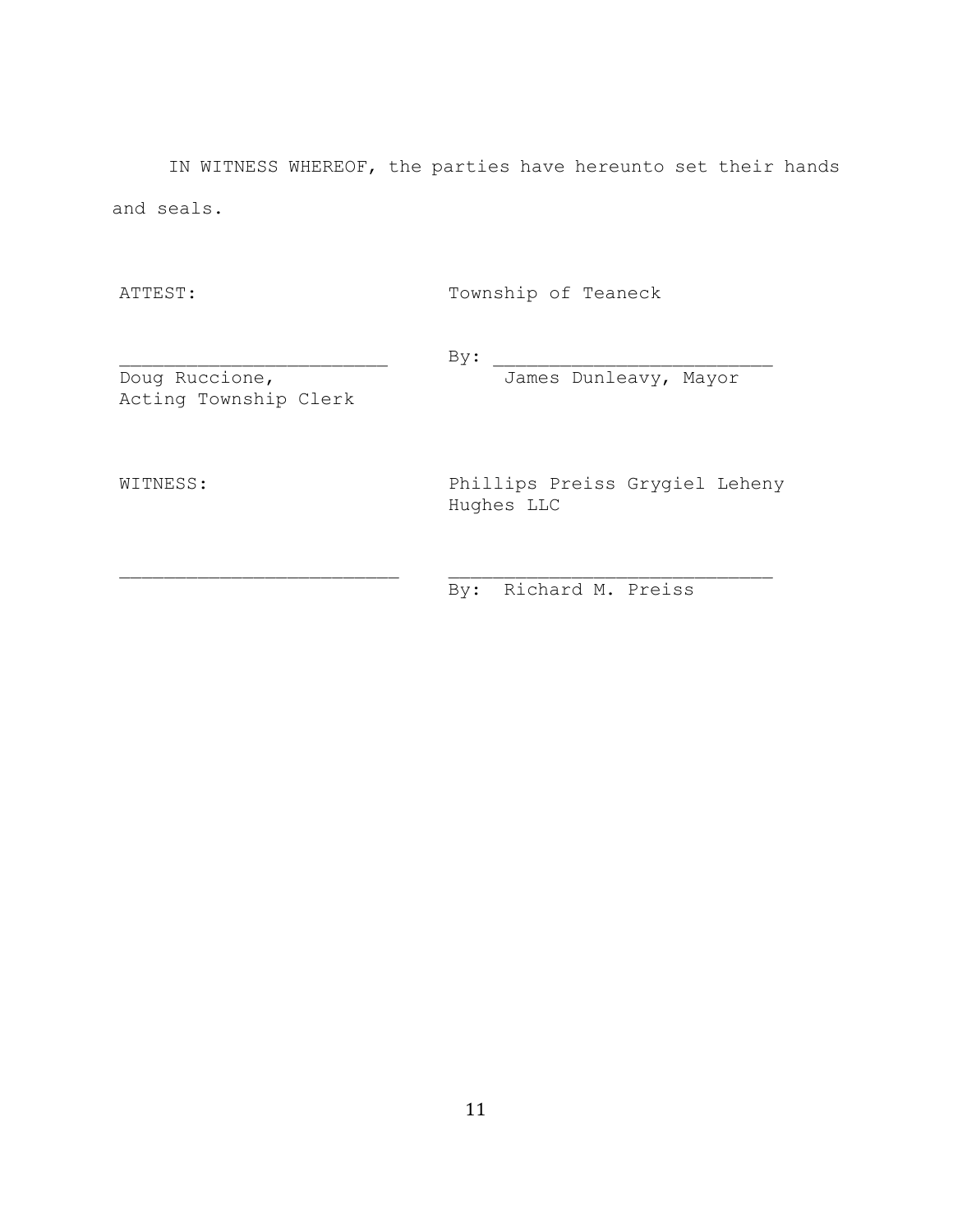### **EXHIBIT A**

# **MANDATORY EQUAL EMPLOYMENT OPPORTUNITY LANGUAGE N.J.S.A. 10:5-31 et** seq., **N.J.A.C. 17:27**

GOODS. PROFESSIONAL SERVICES AND GENERAL SERVICE CONTRACTS

During the performance of this contract, the contractor agrees as follows:

The contractor or subcontractor, where applicable, will not discriminate against any employee or applicant for employment because of age, race, creed, color, national, origin, ancestry, marital status, affectional or sexual orientation or sex. Except with respect to affectional or sexual orientation, the contractor will take affirmative action to ensure that such applicants are recruited and employed, and that employees are treated during employment, without regard to their age, race, creed, color, national origin, ancestry, marital status, affectional or sexual orientation or sex. Such action shall include, but not limited to the following: employment, upgrading, demotion, or transfer; recruitment or recruitment advertising; layoff or termination; rates of pay or other forms of compensation; and selection for training, including apprenticeship. The contractor agrees to post in conspicuous places, available to employees and applicants for employment, notices to be provided by the Public Agency Compliance Officer setting forth provisions of this nondiscrimination clause.

The contractor or subcontractor, where applicable will, in all solicitations or advertisements for employees placed by or on behalf of the contractor, state that all qualified applicants will receive consideration for employment without regard to age, race, creed, color, national origin, ancestry, marital status, affectional or sexual orientation or sex.

The contractor or subcontractor, where applicable, will send to each labor union or representative or workers with which it has a collective bargaining agreement or other contract or understanding, a notice, to be provided by the agency contracting officer advising the labor union or workers= representative of the contractor=s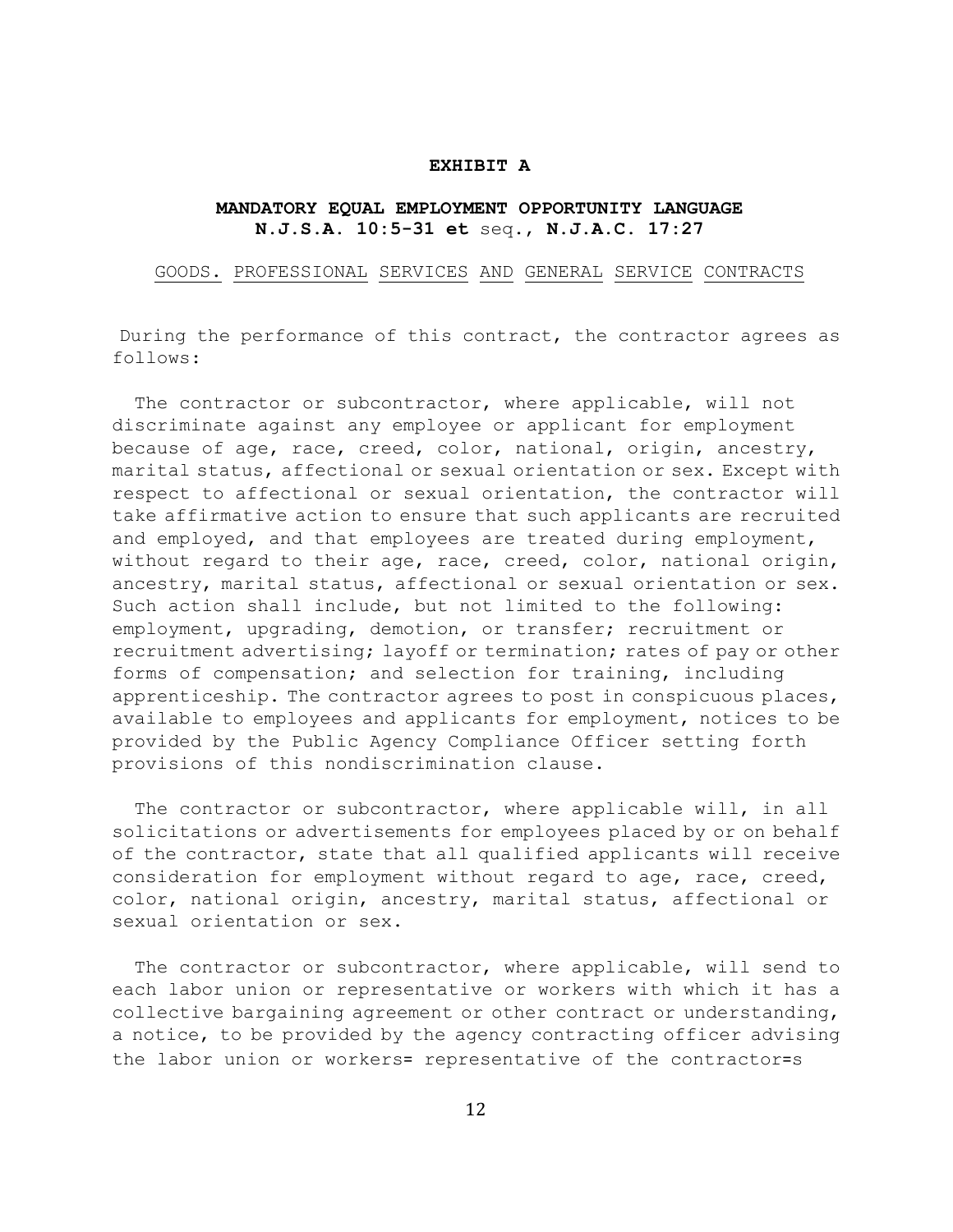commitments under this act and shall post copies of the notice in conspicuous places available to employees and applicants for employment.

The contractor or subcontractor where applicable, agrees to comply with any regulations promulgated by the Treasurer pursuant to N.J.S.A. 10:5-31 et seq. as amended and supplemented from time to time and the Americans with Disabilities Act.

The contractor or subcontractor agrees to make good faith efforts to employ minority and women workers consistent with the applicable county employment goals established in accordance with N.J.A.C. 17:27-5.2, or a binding determination of the applicable county employment goals determined by the Division, pursuant to N.J.A.C. 17:27-5.2.

The contractor or subcontractor agrees to inform in writing its appropriate recruitment agencies including, but not limited to, employment agencies, placement bureaus, colleges, universities, labor unions, that it does not discriminate on the basis of age, creed, color, national origin, ancestry, marital status, affectional or sexual orientation or sex, and that it will discontinue the use of any recruitment agency which engages in direct or indirect discriminatory practices.

The contractor or subcontractor agrees to revise any of its testing procedures, if necessary, to assure that all personal testing conforms with the principles of job-related testing, as established by the statutes and court decisions of the State of New Jersey and as established by applicable Federal law and applicable Federal court decisions.

In conforming with the applicable employment goals, the contractor or subcontractor agrees to review all procedures relating to transfer, upgrading, downgrading and layoff to ensure that all such actions are taken without regard to age, creed, color, national origin, ancestry, marital status, affectional or sexual orientation or sex, consistent with the statutes and court decisions of the State of New Jersey, and applicable Federal law and applicable Federal court decisions.